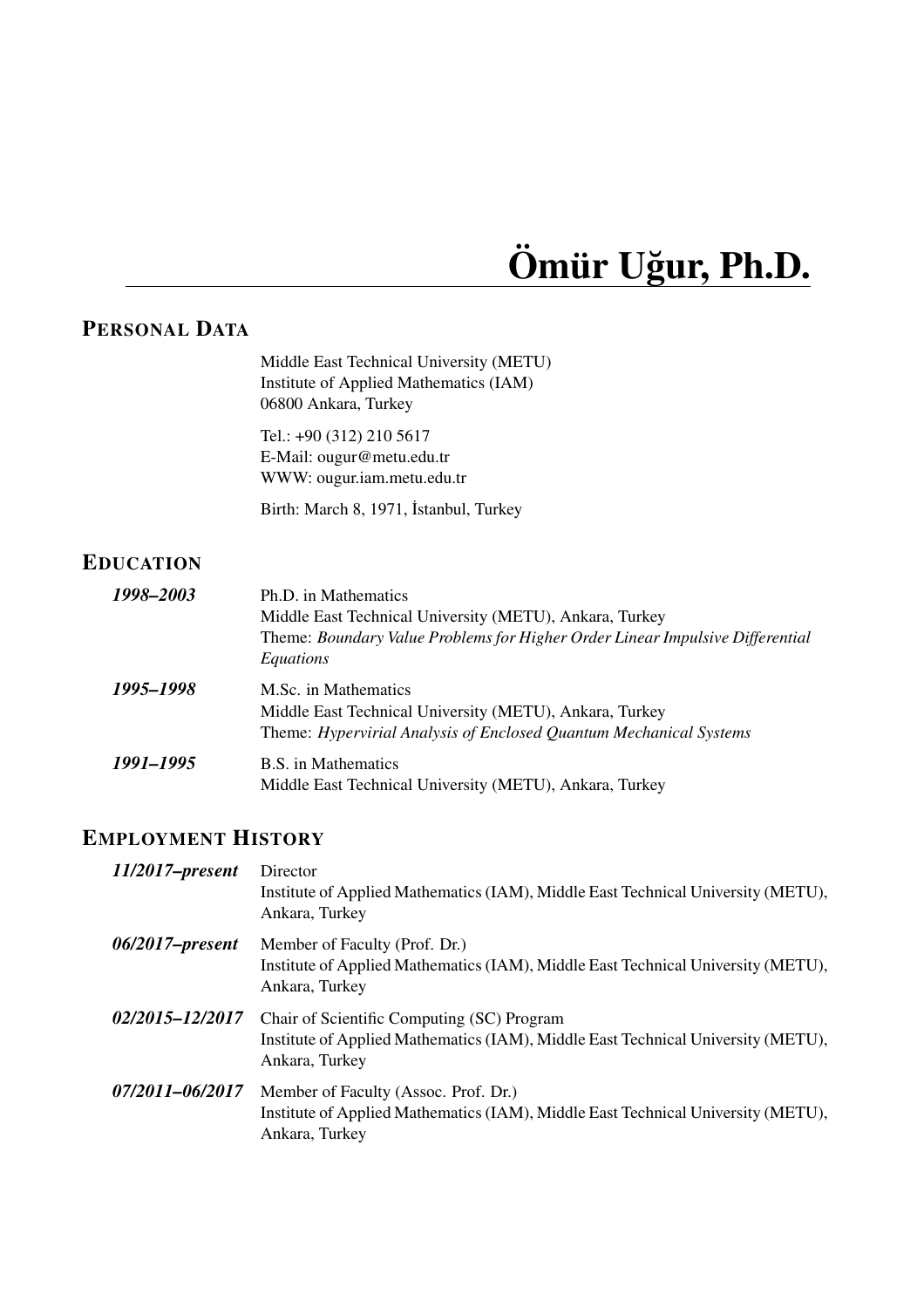| 03/2011-11/2012        | Chair of Financial Mathematics (FM) Program<br>Institute of Applied Mathematics (IAM), Middle East Technical University (METU),<br>Ankara, Turkey |
|------------------------|---------------------------------------------------------------------------------------------------------------------------------------------------|
| 2008-2011              | Member of Faculty (Assist. Prof. Dr.)<br>Institute of Applied Mathematics (IAM), Middle East Technical University (METU),<br>Ankara, Turkey       |
| 10/2008-03/2009        | <b>Visiting Professor</b><br>Department of Mathematics, University of Kaiserslautern, Kaiserslautern, Ger-<br>many                                |
| 2004–2008              | Member of Faculty (Instructor)<br>Institute of Applied Mathematics, Middle East Technical University, Ankara,<br>Turkey                           |
| <i>02/2007-09/2007</i> | <b>Visiting Professor</b><br>Department of Mathematics, University of Kaiserslautern, Kaiserslautern, Ger-<br>many                                |
| 2002-2003              | Part-Time Instructor<br>Department of Mathematics, Middle East Technical University (METU), Ankara,<br>Turkey                                     |
| 1995-2002              | <b>Research Assistant</b><br>Department of Mathematics, Middle East Technical University (METU), Ankara,<br>Turkey                                |

# **VISITED INSTITUTIONS (ABROAD)**

| 10/2008-03/2009 | Department of Mathematics, Technical University of Kaiserslautern, Germany<br>(upon invitation by Professor Ralf Korn)                                                   |
|-----------------|--------------------------------------------------------------------------------------------------------------------------------------------------------------------------|
| 02/2007-09/2007 | Department of Mathematics, Technical University of Kaiserslautern, and Fraun-<br>hofer ITWM, Germany (upon invitation by Professor Ralf Korn in connection<br>with DAAD) |
| 08/2005-09/2005 | Department of Numerical Methods in Mechanical Engineering, Darmstadt Uni-<br>versity of Technology, Germany (upon invitation by Professor Michael Schäfer)               |
| 06/2005-08/2005 | Department of Mathematics, Technical University of Kaiserslautern, and Fraun-<br>hofer ITWM, Germany (upon invitation by Professor Ralf Korn)                            |
| 08/2004-09/2004 | Department of Numerical Methods in Mechanical Engineering, Darmstadt Uni-<br>versity of Technology, Germany (upon invitation by Professor Michael Schäfer)               |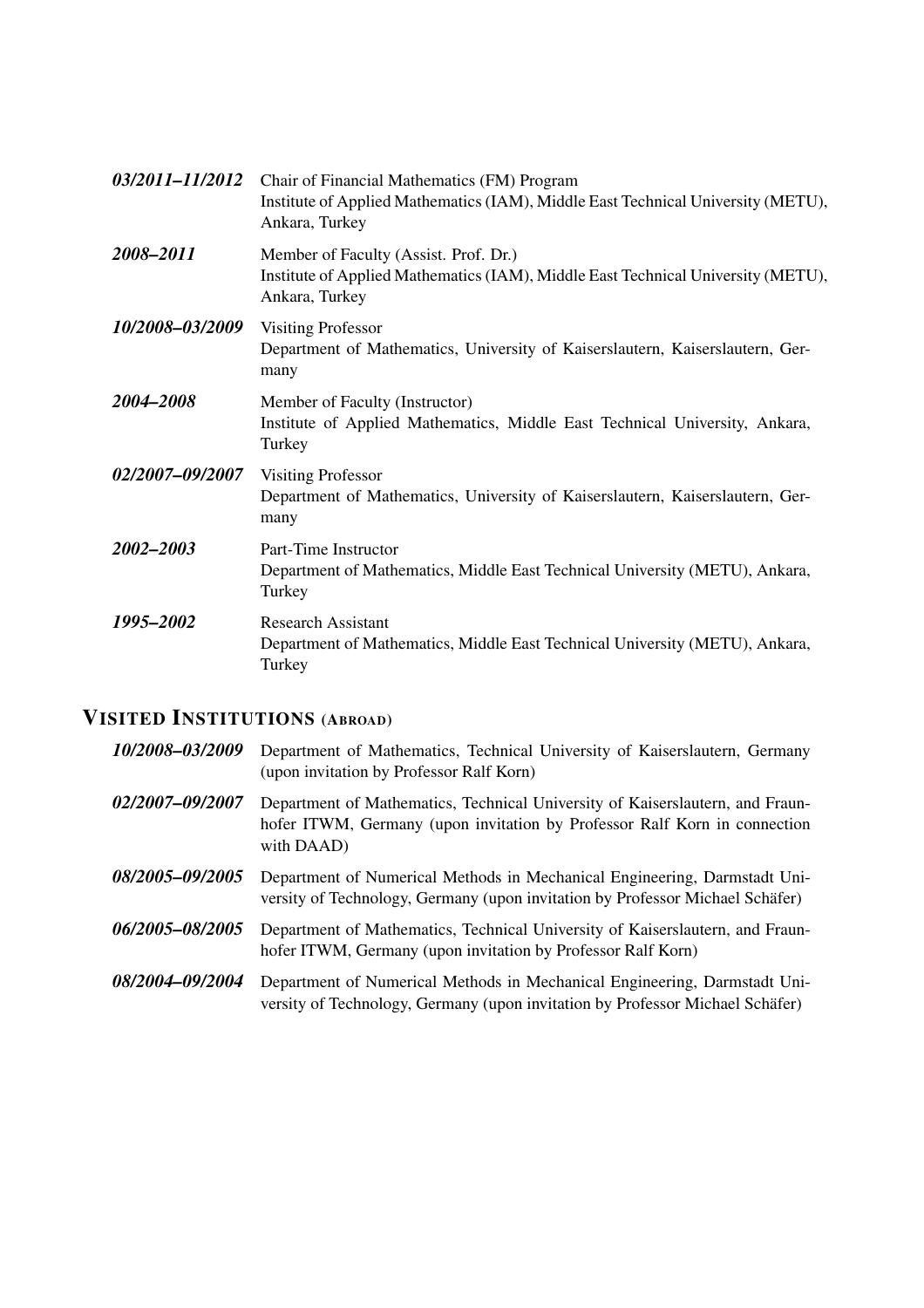# **PROJECTS & RESEARCH AREA OF INTEREST**

*(On Going) Projects. . .*

- Computational Finance and Option Pricing
- Optimizing Partially Separable Functions using Derivative Free Optimization (PSDFO): Domain Decomposition Examples
- Meteorology and Oceanography: Data Assimilation
- Gene-Network and Gene-Environmental Network
- Statistical and Quantum Mechanics
- Uncertainty Quantification: Financial Applications

#### *General. . .*

- Differential Equations: impulsive equations, dynamical systems
- Numerical Solutions of (Partial) Differential Equations
- Applications of Wavelets in ODEs and PDEs
- Computational Finance and Option Valuations
- Monte Carlo Methods: particle filters
- Optimisation: large-scale optimization
- High Performance (Scientific) Computing

#### *Projects Accomplished. . .*

- Kredi İletisim ve Danışmanlık Platformu TÜBİTAK 1507 TÜBİTAK KOBİ AR-GE Başlangıç Destek Programı, 2011–2012
- Development of a First LIBOR Market Simulation for Valuation (Pricing) of Complex Interest Rate Derivatives

```
Funded by ValuePrice AG, 2009–2010
```
- Pricing Fixed Rate Mortgages in Inflationary Economies: The Case of Turkey Funded by Scientific and Technical Research Council of Turkey (TÜBİTAK), 2007–2009
- Composable Derivative Contracts The project is a part of the research cluster Dependable Adaptive Systems and Mathematical Modeling (DASMOD) Cluster of Excellence in Rhineland-Palatinate, 2005–2007
- Optimization of Stirrer Configuration in a Tank

Funded by Volkswagen Foundation, 2002-2005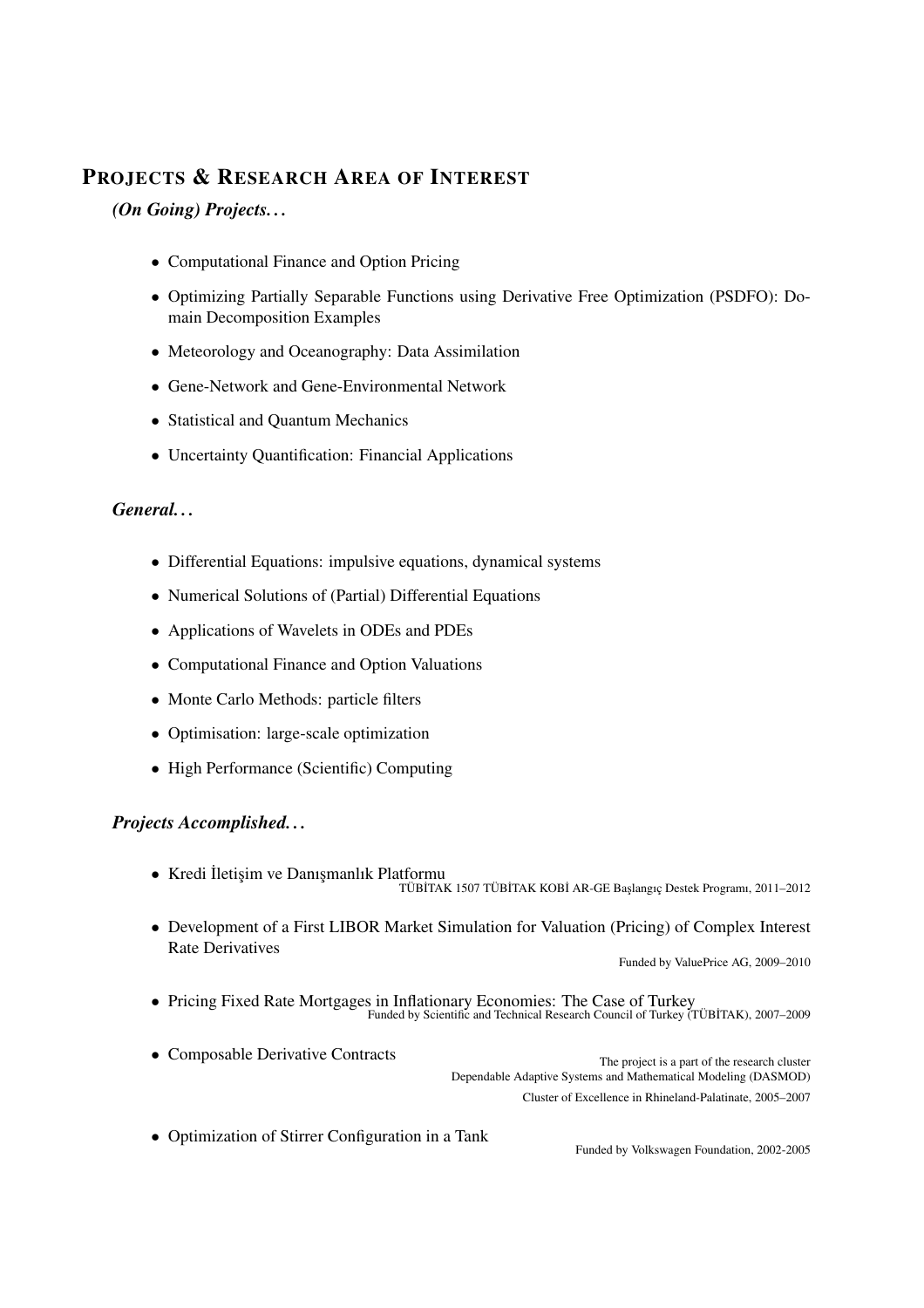#### *Bilimsel Arastırma Projeleri (BAP)...*

- Bankacılık Sektöründe Gözetimli Öğrenme Yaklasımları Kullanılarak Kredi Riskinin Belirlenmesi (GAP-705-2018-2780), 2018. (in progress)
- Algoritmik Ticaret ve Finansal Araclar icin Gercek Zamanlı Calısan Bir Prototip (DAP-705-2018-2783), 2018.
- Finansal, Ekonomik ve Bilimsel Süreçlere Ait Sıçramalı Stokastik Hibrit Sistemler: Optimal Kontrol ve Optimizasyon (BAP-07-05-2017-001), 2017.
- Türev Araçların Lévy Modeli Altında Monte Carlo Benzetimi ile Fiyatlandırılması (BAP-07-05-2017-006), 2017.
- Navier-Stokes Denklemleri için Kontrol Problemleri ve Uygulamaları (BAP-07-05-2016-004), 2016.
- Monte Carlo simülasyon teknikleri ile iflas olasılıklarının tahmininde CVaR optimizasyonu (BAP-07-05-2016-003), 2016.
- Adveksiyon- ve Reaksiyon-Difuzyon Sistemleri icin Optimal Kontrol ve Parametre Tahmin Yöntemleri (BAP-07-05-2015-009), 2015.
- Türev Araçların Lévy Modeli Altında Monte Carlo Benzetimi ile Fiyatlandırılması (BAP-07-05-2015-008), 2015.
- Sıçramalı Difüzyon Süreçleri Varsayımı Altında Bariyer Opsiyonlarının Fiyatlandırılması (BAP-07-05-2015-003), 2015.
- Biyokimyasal Sistemlerin Stokastik Simülasyon Algoritmalarıyla Yaratılması ve İmpuls İçerecek Sekilde Genisletilmesi (BAP-08-11-2014-007), 2014–2016.
- Hisse Senetlerinin Fiyat Süreclerinin Kesirli Difüzyon Sürecleri Kullanılarak Parametre Tahminleri (BAP-08-11-2012-102), 2012–2013
- Unified and Hybrid Approaches to Identification, Optimization and Control of Stochastic Financial Processess-Theory, Methods and Applications (BAP-07-05-2012-003), 2012.
- · Biyolojik Veri Madenciliğinin ve Sınıflandırılmasının İstatistiksel Öğrenmesi, Sürekli Optimizasyon, Makina Öğrenmesi ve Semi(yarı)-Sonsuz Programlama Kullanılarak Geliştirilmesi (BAP-2007-07-05-02), 2007–2008.
- Türkiye Finans Piyasalarına Uyum Sağlayacak Risk Modelleri Araştırma, Geliştirme Ve Uygulamaları (BAP-2005(R)-07-05-01), 2006.
- · Biyolojik Veri Madenciliğinin ve Sınıflandırılmasının İstatistiksel Öğrenmesi, Sürekli Optimizasyon, Makina Öğrenmesi ve Semi(yarı)-Sonsuz Programlama Kullanılarak Geliştirilmesi (BAP-2006-07-05-01), 2006.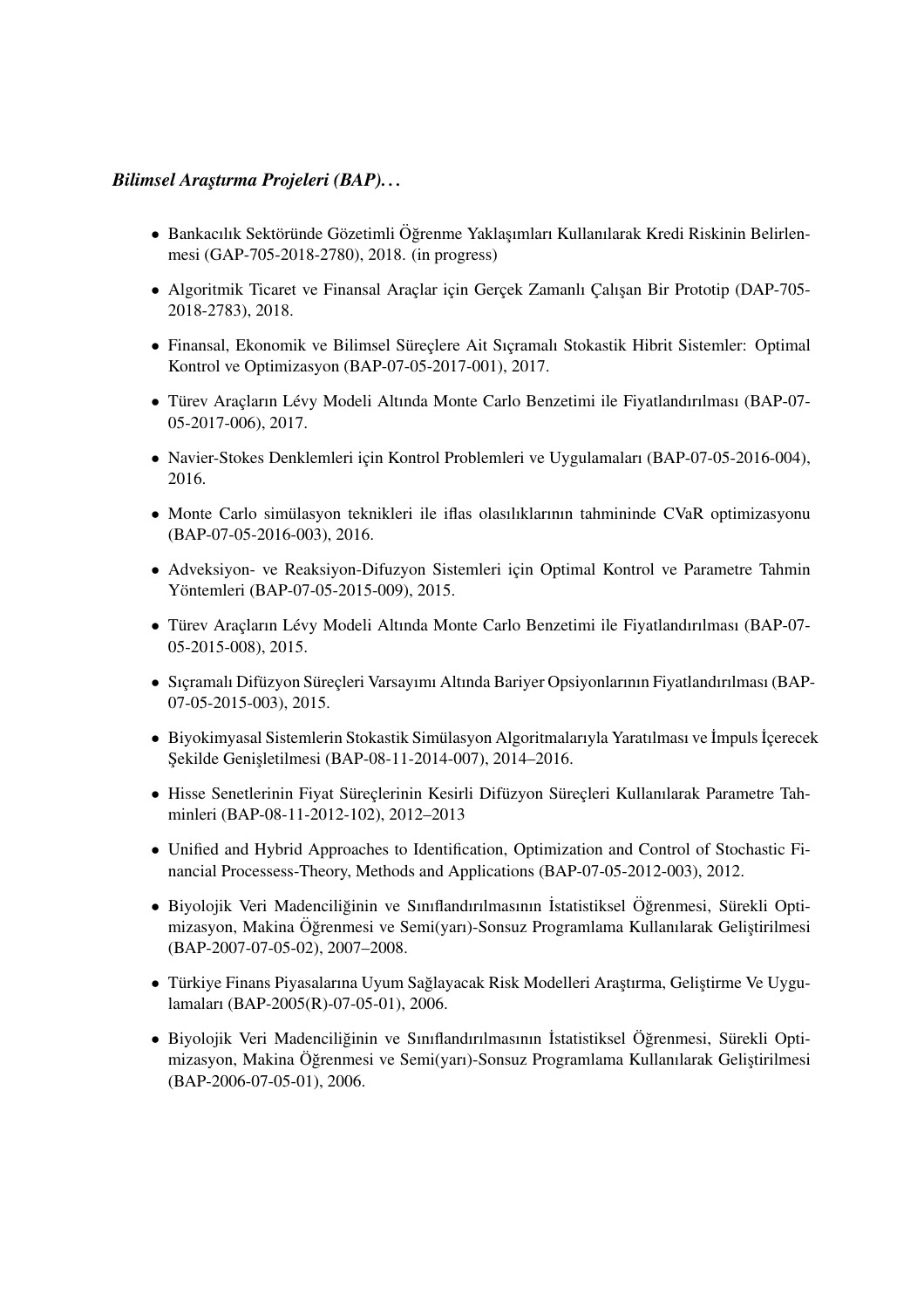## **THESES SUPERVISED**

#### *PhD Theses. . .*

- Elif Kırdağ, Schwarz Methods for Parabolic Problems, PhD Thesis, (in progress).
- Süleyman Cengizci, Numerical solutions of Navier-Stokes Equations, PhD Thesis, (in progress).
- Özge Tekin, Quantifying Uncertainty and Nonlinear Option Pricing, PhD Thesis, (in progress).
- Deniz Kenan Kılıc, Improving Feature Detection Algorithms by Applied Mathematics, PhD Thesis, (in progress).
- Abdulwahab Adinoyi Animoku, Uncertainty Quantification of Parameters in Local Volatility Model via Frequentist, Bayesian and Stochastic Galerkin Methods, PhD Thesis, September 2018.
- Burcu Aydoğan, Stochastic Control Approach for Nonlinear Pricing Problems, PhD Thesis, (in progress).

(Co-advisor: Umit Aksoy) ¨

- Cansu Evcin, Optimal Control in Fluid Flow Problems with POD Applications to FEM Solutions, PhD Thesis, September 2018.
- Abdulwahab Adinoyi Animoku, Uncertainty Quantification of Parameters in Local Volatility Model via Frequentist, Bayesian and Stochastic Galerkin Methods, PhD Thesis, September 2018.
- Sinem Kozpınar, Pricing Spread and Basket Options under Markov-Modulated Models, PhD Thesis, September 2018.

(Co-advisor: Zehra Eksi-Altay)

• Serkan Zeytun, Risk Measurement, Management and Option Pricing via a New Log-Normal Sum Approximation Method, PhD Thesis, October 2012.

(Co-advisor: Ralf Korn)

- Derya Altıntan, An Extension to the Variational Iteration Method for Systems and Higher-Order Differential Equations, PhD Thesis, June 2011.
- · Ayşegül İşcanoğlu Çekiç, Pricing and Hedging of Constant Proportion Debt Obligations, PhD Thesis, February 2011.

(Co-advisor: Ralf Korn)

#### *MSc Theses. . .*

• Mustafa Elçi, Numerical Analysis of Short Laser Pulses in the Atmosphere, MSc Thesis, (in progress). (Advisor: Burak Yedierler)

• Selin Tekten, Parameter Estimation for Stochastic Differential Equations, MSc Thesis, (in progress).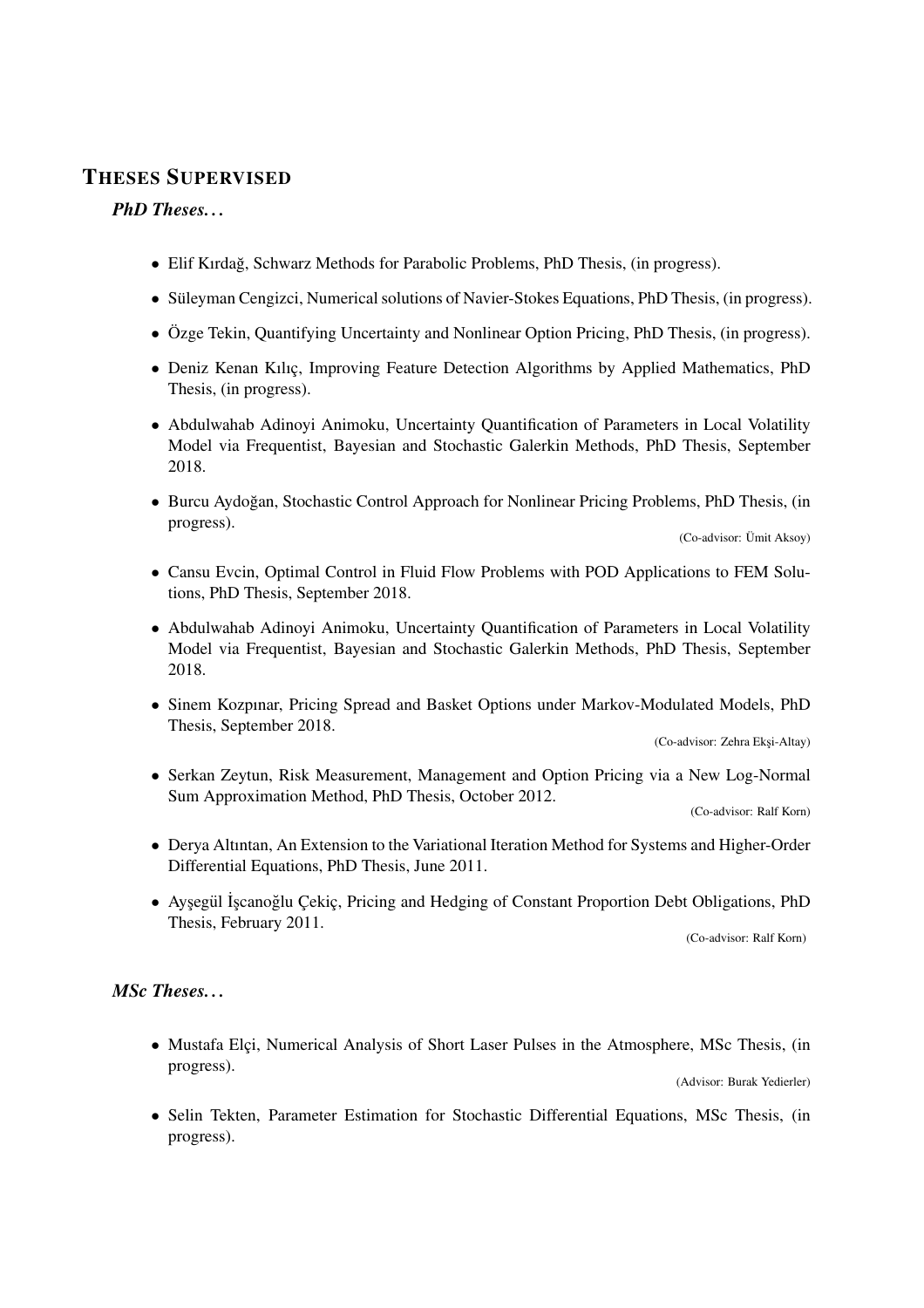• Oğuz Koc, Comparison of Machine Learning Algorithms on Consumer Credit Classification, MSc Thesis, September 2019.

(Advisor: A. Sevtap Selçuk-Kestel)

• Merve Haksever, Stochastic Modeling of Biochemical Systems with Filtering and Smoothing, MSc Thesis, September 2019.

(Co-advisor: Derya Altıntan)

• Ali Gencay Özbekler, An Affine Term Structure Model for Turkish Interest Rate Swap Market: Do Swaps Span Volatility Risk?, MSc Thesis, August 2019.

(Co-advisor: İrem Talaslı)

- Darkhan Rysbek, Sentiment Analysis with Recurrent Neural Networks on Turkish Reviews Domain, MSc Thesis, May 2019.
- Mehmet Alp Üreten, Applications of Stochastic Galerkin Methods to Uncertainty Quantification, MSc Thesis, September 2018.

(Advisor: Hamdullah Yücel)

- Caner Karakurt, Volatility Indexes and an Implementation of the Turkish BIST 30 Index, MSc Thesis, June 2018.
- Meral Simsek, Stochastic Surplus Processes with VaR and CVaR Simulations in Actuarial Applications, MSc Thesis, June 2016.

(Co-advisor: A. Sevtap Selçuk-Kestel)

• Seyed Amir Hamed Zakeri, Time Series Analysis and Forecasting Electricity Prices in Turkey, MSc Thesis, November 2015.

(Advisor: Ceylan Yozgatlıgil)

• Özge Tekin, Object-Oriented Implementation of Option Pricing via MATLAB: Monte Carlo Approach, MSc Thesis, July 2015.

(Co-advisor: Yeliz Yolcu Okur)

- Deniz Kenan Kılıc, Multiresolution Analysis of S&P500 Time Series, MSc Thesis, June 2015.
- Ekin Baylan, Simulating Stochastic Differential Equations using Ito-Taylor Schemes, MSc Thesis, September 2014.

(Advisor: Yeliz Yolcu Okur)

• Abdulwahab Adinoyi Animoku, Modelling and Implementation of Local Volatility Surfaces, MSc Thesis, September 2014.

(Advisor: Yeliz Yolcu Okur)

- Burcu Aydoğan, Computational Methods for Pricing American Options, MSc Thesis, July 2014. (Advisor: Ümit Aksoy)
- Alev Meral, Optimal Portfolio Strategies under Various Risk Measures, MSc Thesis, August 2013.
- Cansu Evcin, Analysis of Threshold Dynamics of Epidemic Models in a Periodic Environment, MSc Thesis, February 2013.
- İsmail Hakkı Gökgöz, Stochastic Credit Default Swap Pricing, MSc Thesis, September 2012. (Co-advisor: Yeliz Yolcu Okur)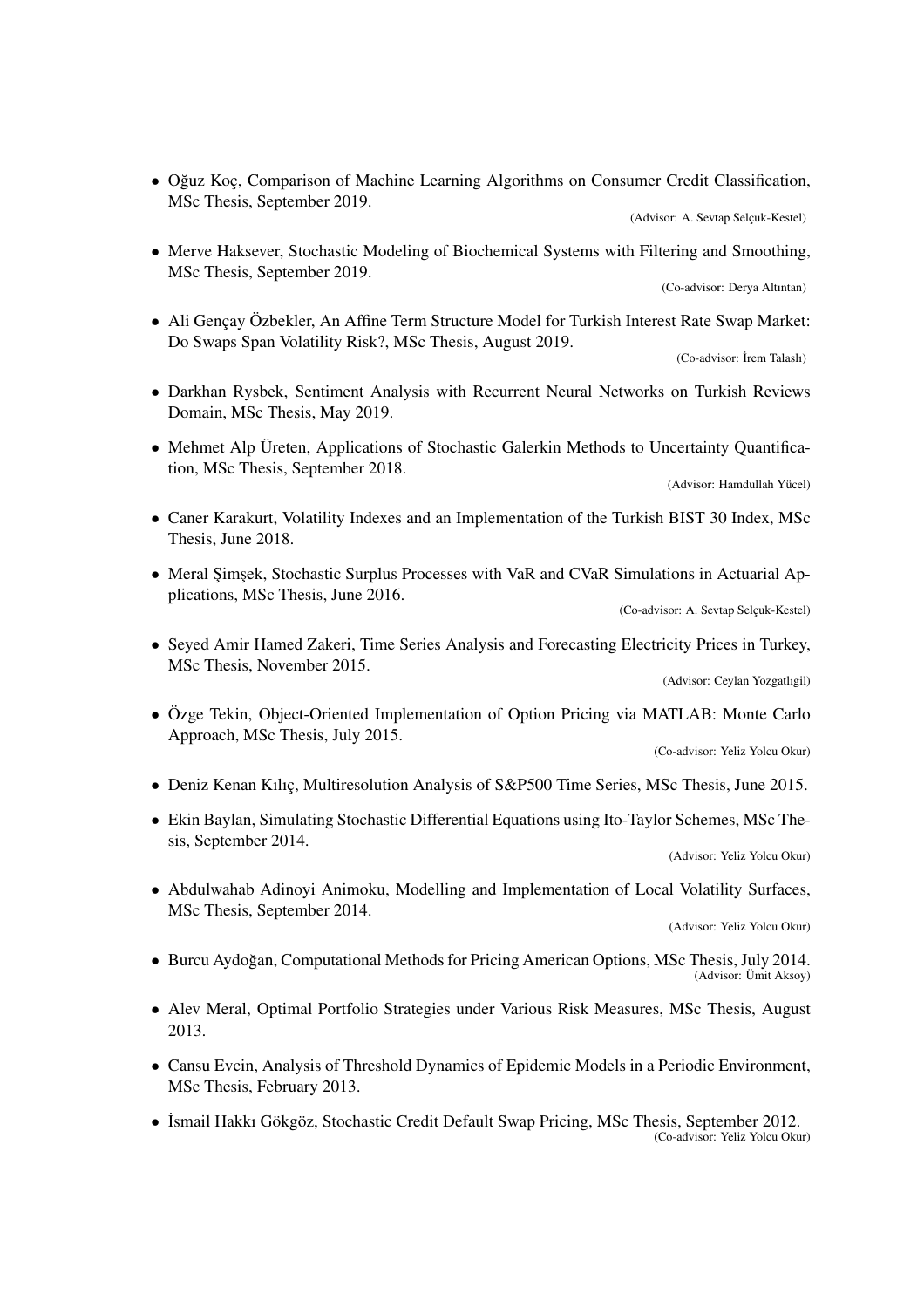• Bengisen Pekmen, Derivative Free Multilevel Optimization Methods, MSc Thesis, August 2009.

(Advisor: Bülent Karasözen)

• Hüseyin Şentürk, An Empirical Comparison of Interest Rate Models For Pricing Zero-Coupon Bond Options, MSc Thesis, August 2008.

(Co-advisor: Kasırga Yıldırak)

• Hatice Anar, Credit Risk Modeling and Credit Default Swap Pricing under Variance Gamma Process, MSc Thesis, August 2008.

(Co-advisor: Azize Hayfavi)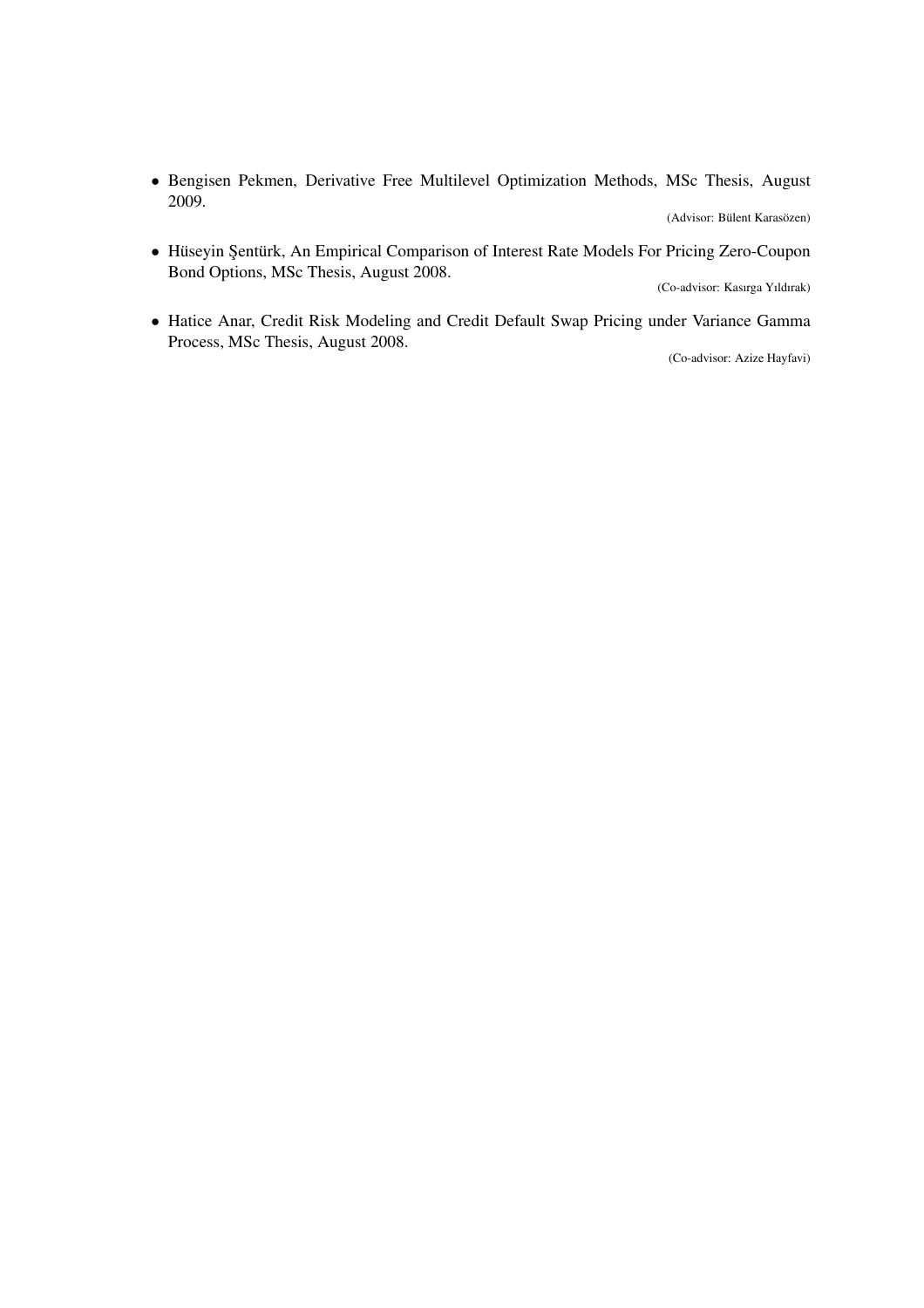#### **PUBLICATIONS**

#### *International Journals*

- [ 1 ] Cansu Evcin, Ömür Uğur, Münevver Tezer-Sezgin, Controlling the Power-Law Fluid Flow and Heat Transfer Under the External Magnetic Field Using the Flow Index and the Hartmann Number, *International Journal of Computational Methods*, **XX**(x), pp. XX–XX, (2018). DOI: 10.1142/S0219876218501438
- [ 2 ] Cansu Evcin, Ömür Uğur, Münevver Tezer-Sezgin, Determining the Optimal Parameters for the MHD Flow and Heat Transfer with Variable Viscosity and Hall Effect, *Computers and Mathematics with Applications*, **76**(6), pp. 1338–1355, (2018). DOI: 10.1016/j.camwa.2018.06.027
- [ 3 ] Abdulwahab Animoku, Ömür Uğur, Yeliz Yolcu-Okur, Modeling and Implementation of Local Volatility Surfaces in Bayesian Framework, *Computational Management Science*, **15**(2), pp. 239–258, (2018). DOI: 10.1007/s10287-018-0302-4
- [4] Ayse Arık, Yeliz Yolcu-Okur, Şule Şahin, Ömür Uğur, Pricing Pension Buy-outs under Stochastic Interest and Mortality Rates, *Scandinavian Actuarial Journal*, **2018**(3), pp. 173–190, (2018). DOI: 10.1080/03461238.2017.1328370
- [ 5 ] D. Altıntan, V. Purutcuoğlu, Ö. Uğur, Impulsive Expressions in Stochastic Simulation Algorithms, *International Journal of Computational Methods*, **15**, p.1750075[16 pages], (2018). DOI: 10.1142/S021987621750075X
- [ 6 ] B. Aydoğan, Ü. Aksoy, Ö. Uğur, On the Methods of Pricing American Options: case study, *Annals of Operations Research*, **260**(1–2), pp. 79–94, (2018). DOI: 10.1007/s10479-016- 2267-4
- [ 7 ] D. K. Kılıç, Ö. Uğur, Multiresolution Analysis of S&P500 Time Series, Annals of Operations *Research*, **260**(1–2), pp. 197–216, (2018). DOI: 10.1007/s10479-016-2215-3
- [ 8 ] İ. H. Gökgöz, Ö. Uğur, Y. Yolcu Okur, On the Single Name CDS Price under Structural Modeling, *Journal of Computational and Applied Mathematics*, **259**(B), pp. 406–412, (2014). DOI: 10.1016/j.cam.2013.07.052
- [ 9 ] D. Altıntan, Ö. Uğur, Solution of Initial and Boundary Value Problems by the Variational Iteration Method, *Journal of Computational and Applied Mathematics*, **259**(B), pp. 790–797, (2014). DOI: 10.1016/j.cam.2013.07.012
- [ 10 ] A. İ. Çekic, Ö. Uğur, Pricing Formulae for Constant Proportion Debt Obligation Notes: the Laplace Transform Technique, *Journal of Computational and Applied Mathematics*, **259**(B), pp. 362–370, (2014). DOI: 10.1016/j.cam.2013.06.006
- [ 11 ] D. Altıntan, Ö. Uğur, Generalisation of the Lagrange Multipliers for Variational Iterations Applied to Systems of Differential Equations, *Mathematical and Computer Modelling*, **54**, pp. 2040–2050, (2011). DOI: 10.1016/j.mcm.2011.05.013
- [ 12 ] A. İ. Çekic, R. Korn, Ö. Uğur, A Mean-Square Approach to Constant Proportion Debt Obligations, *Wilmott Journal*, **53**, Technical Paper, (2011). WEB: https://www.wilmott.com/?s=ugur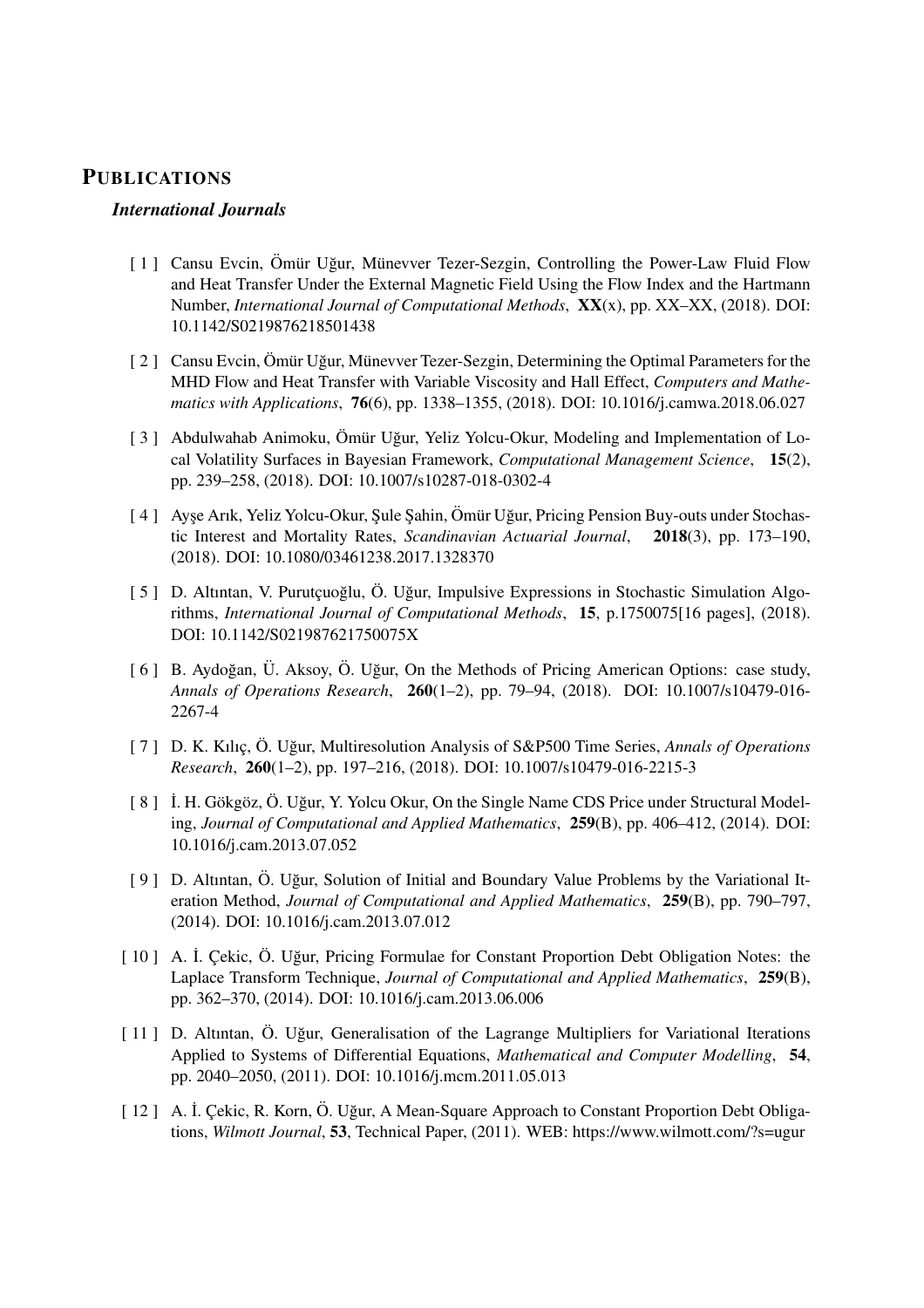- [ 13 ] D. Altıntan, Ö. Uğur, Variational Iteration Method for Sturm-Liouville Differential Equations, *Computers and Mathematics with Applications*, **58**(2), pp. 322–328, (2009). DOI: 10.1016/j.camwa.2009.02.029
- [ 14 ] G.-W. Weber, Ö. Uğur, P. Taylan, A. Tezel, On Optimization, Dynamics and Uncertainty: A Tutorial for Gene-Environment Networks, *Discrete Applied Mathematics*, **157**(10), pp. 2494– 2513, (2009). DOI: 10.1016/j.dam.2008.06.030
- [ 15 ] Ö. Uğur, S. W. Pickl, G.-W. Weber, R. Wünschiers, An Algorithmic Approach to Analyze Genetic Networks and Biological Energy Production: An Introduction and Contribution where OR Meets Biology, *Optimization*, **58**(1), pp. 1–22, (2009). DOI: 10.1080/02331930701761169
- [ 16 ] Ö. Uğur, B. Karasözen, M. Schäfer, K. Yapıcı, Derivative Free Optimization Methods for Optimizing Stirrer Configurations, *European Journal of Operational Research*, **191**, pp. 855–863, (2008). DOI: 10.1016/j.ejor.2007.01.058
- [ 17 ] G. W. Weber, P. Taylan, B. Akteke-Öztürk, Ö. Uğur, Mathematical and Data Mining Contributions to Dynamics and Optimization of Gene-Environment Networks, *Electronic Journal of Theoretical Physics (EJTP)*, **4**, 16(II), pp. 115–146, (2007). ISBN: 978-1-61668-037-4
- [ 18 ]  $\ddot{\text{O}}$ . Uğur and G. W. Weber, Optimization and Dynamics of Gene-Environment Networks with Intervals, *Journal of Industrial and Management Optimization*, **3**(2), pp. 357–379, (2007). WEB: 10.3934/jimo.2007.3.357
- $[19]$   $\ddot{\text{O}}$ . Uğur and M. Akhmet, Boundary Value Problems for Higher Order Linear Impulsive Differential Equations, *Journal of Mathematical Analysis and Applications*, **319**(1), pp. 139–156, (2006). DOI: 10.1016/j.jmaa.2005.12.077
- [ 20 ]  $\ddot{\text{O}}$ . Uğur and M. Akhmet, The Sturm-Liouville Operator on the Space of Functions with Discontinuity Conditions, *Computers & Mathematics with Applications*, **51**, pp. 889–896, (2006). DOI: 10.1016/j.camwa.2005.11.034
- [ 21 ] M. Schäfer, B. Karasözen, Y. Uludağ, K. Yapıcı and Ö. Uğur, Numerical Method for Optimizing Stirrer Configurations, *Computers & Chemical Engineering*, **30**(2), pp. 183–190, (2005). DOI: 10.1016/j.compchemeng.2005.08.016
- $[22]$  H. Taseli, İ. M. Erhan and Ö. Uğur, An Eigenfunction Expansion for the Schrödinger Equation with Arbitrary Non-Central Potentials, *Journal of Mathematical Chemistry*, **32**(4), pp. 323– 338, (2002). DOI: 10.1023/A:1022949421571

#### *Proceedings and Chapters in Books*

- [ 1 ]  $\ddot{\text{O}}$ . Uğur, K. Yapıcı, Y. Uludağ and B. Karasözen, Computer Simulation and Optimization of Stirrer Hydrodynamics at High Reynolds Numbers, in: *Computational Fluid Dynamics: Theory, Analysis and Applications*, Alyssa D. Murphy (Editor), Nova Publishers, 2013, pp. 493– 510. ISBN: 978-1-61209-276-8
- $\lceil 2 \rceil$  G. W. Weber, P. Taylan, B. Akteke-Öztürk, Ö. Uğur, Mathematical and Data Mining Contributions to Dynamics and Optimization of Gene-Environment Networks, in: *Crossing in Complexity: Interdisciplinary Application of Physics in Biological and Social Systems*, Ignazio Licata and Ammar Sakaji (Editors), Nova Publishers, 2010. ISBN: 978-1-61668-037-4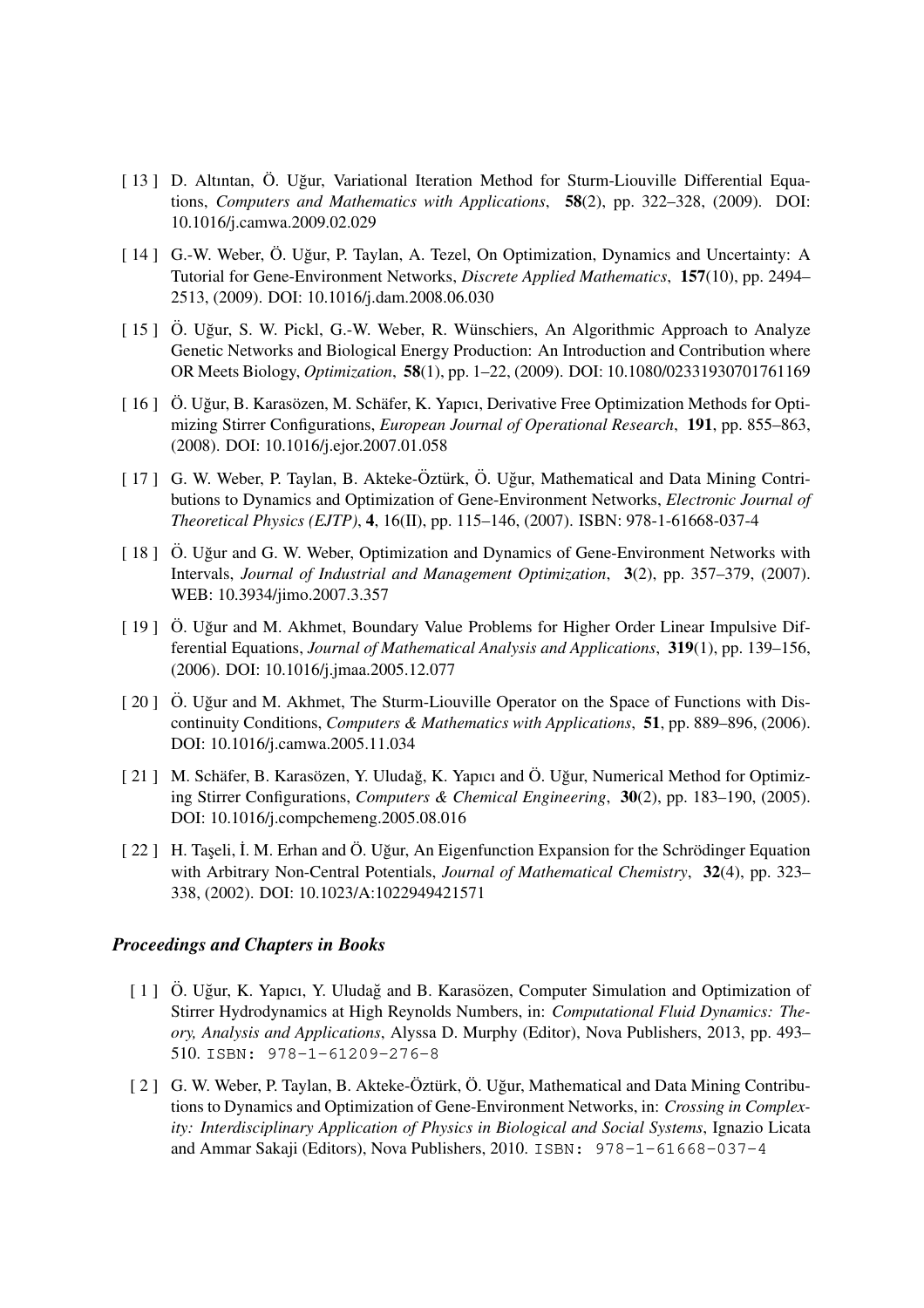- [3] Ayşegül İşcanoğlu Çekiç, Ralf Korn, Ömür Uğur, Constant Proportion of Debt Obligations under the Geometric Brownian Asset Dynamics, in: *Readings in Social Sciences: Volume 5, Selected Proceedings of the Second International Conference on Social Sciences organized by* Social Sciences Research Society, ICSS 2009, İzmir, Turkey, September 10-11, 2009, pp. 139-152.
- [4] Ö. Uğur, G.-W. Weber, Optimizing Gene-Environment Networks: Generalized Semi-Infinite Programming Approach with Intervals, in: *HIBIT –Proceedings of International Symposium on Health Informatics and Bioinformatics*, Ankara, Turkey, April 30 - May 2, 2007.
- [ 5 ] M. Schäfer, B. Karasözen, Ö. Uğur, K. Yapıcı, Derivative Free Optimization of Stirrer Configurations, in: Proceedings of *The Sixth European Conference on Numerical Mathematics and Advanced Applications*, ENUMATH 2005, USC, Santiago de Compostela, Spain, 2005, Springer-Verlag, 2006, pp. 1031–1039. ISBN: 978-3-540-34287-8

#### *Editorial Work*

- [ 1 ] Numerical Mathematics and Advanced Applications ENUMATH 2015 (2016) Editors: Karasözen, B., Manguoğlu, M., Tezer-Sezgin, M., Göktepe, S., Uğur, Ö. (Eds.), *in.* Lecture Notes in Computational Science and Engineering, ISBN: 978-3-319-39929-4
- [ 2 ] Recent Advances in Applied and Computational Mathematics: ICACM-IAM-METU On the occasion of 10th anniversary of the foundation of Institute of Applied Mathematics, Middle East Technical University, Ankara, Turkey Edited by Ersan Akyıldız, Ömer L. Gebizlioğlu, Bülent Karasözen, Ömür Uğur and Gerhard Wilhelm Weber, *Special Issue.* Journal of Computational and Applied Mathematics Volume 259, Part B, Pages 327-978 (15 March 2014), ISSN: 0377-0427

#### *Books*

[ 1 ] Ömür Uğur, *An Introduction to Computational Finance*, Imperial College Press, December 2008. ISBN: 978-1-84816-192-4

#### **SELECTED RECENT ABSTRACTS**

#### *International*

- [ 1 ] Cansu Evcin, Ömür Uğur, Model Order Reduction on Control Problems of Navier-Stokes Equations, in: *7th International Conference on Advanced COmputationalMethods in ENgineering* (ACOMEN 2017), Ghent, Belgium, September 18–22, 2017, pp. 83–84.
- [ 2 ] Meral Şimşek, Ömür Uğur, Sevtap Kestel, Stochastic Risk Assessment of an Insurance Portfolio under Renewal Process with VaR and CVaR as Initial Capital, in: *2nd International Conference on Computational Finance* (ICCF 2017), Lisbon, Portuguese, September 4–8, 2017, p. 93.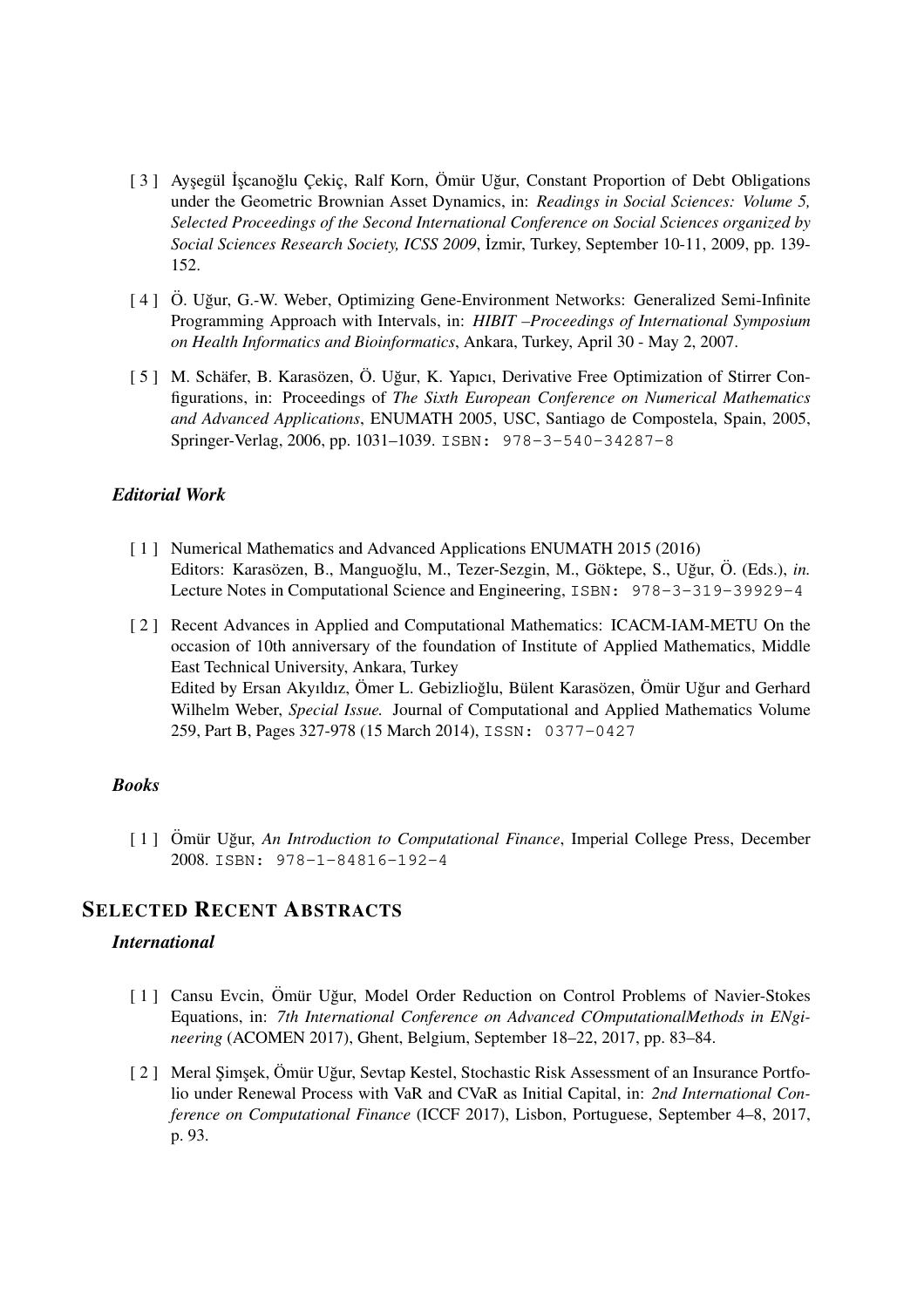- [ 3 ] Yeliz Yolcu-Okur, Sinem Kozpınar, Ömür Uğur, Cansu Evcin, Pricing Equity Options under a Double-Exponential Jump-Diffusion Process in the presence of Stochastic Barrier, in: *Vienna Congress on Mathematical Finance* (VCMF 2016), Wien, France, September 12–14, 2016, (online, poster).
- [4] Meral Şimşek, Ömür Uğur, Sevtap Kestel, Stochastic Surplus Process and Constrained Portfolio Optimisation with VaR and CVaR, in: *The 3rd European Actuarial Journal (EAJ) Conference* (EAJ 2016), Lyon, France, September 5–8, 2016, p. 48.
- [ 5 ] Yeliz Yolcu-Okur, Abdulwahab Animoku, Ömür Uğur, Estimation of Local Volatility Surfaces via Bayesian Approach, in: *The 12th International Conference on Applied Mathematical Programming and Modelling* (APMOD 2016), Brno, Czech Republic, June 8–10, 2016, (online).
- [ 6 ] Cansu Evcin, Ömür Uğur, Nonlinear Model Order Reduction in PDE Constrained Optimal Control Problems, in: *European Conference on Numerical Mathematics and Advanced Applications* (ENUMATH), Ankara, Turkey, September 14–18, 2015, p. 162.
- [7] Deniz Kenan Kılıç, Ömür Uğur, Wavelet Analysis of Financial Time Series: a case study on S&P500, in: *European Conference on Numerical Mathematics and Advanced Applications* (ENUMATH), Ankara, Turkey, September 14–18, 2015, p. 183.
- [ 8 ] Derya Altıntan, Vilda Purutcuoğlu, Ömür Uğur, Functional Impulses in Exact Stochastic Simulation, in: *International Conference on Pure and Applied Mathematics* (ICPAM), Van, Turkey, August 25–28, 2015, p. 22.
- [9] Alev Meral, Ömür Uğur, Optimal Portfolio Strategies under Various Risk Measures, in: *International Conference on Pure and Applied Mathematics* (ICPAM), Van, Turkey, August 25–28, 2015, p. 107.
- [ 10 ] Sinem Kozpınar Sarı, Yeliz Yolcu Okur, Özge Tekin, Ömür Uğur, Pricing Stochastic Barrier Options in Presence of Jumps, in: *Advanced Modelling in Mathematical Finance: a conference in honour of Ernst Eberlein*, Kiel, Germany, May 20–22, 2015 (poster session).
- [ 11 ] Abdulwahab Animoku, Ömür Uğur, Yeliz Yolcu Okur, Uncertainty Quantification and Implementation of Local Volatility Surfaces in Bayesian Framework, in: *55th Meeting of the EWGCFM*, Ankara, Turkey, May 14–16, 2015, p. 5.
- [ 12 ] Sinem Kozpınar Sarı, Yeliz Yolcu Okur, Özge Tekin, Ömür Uğur, Pricing Stochastic Barrier Options in Presence of Jumps, in: *55th Meeting of the EWGCFM*, Ankara, Turkey, May 14–16, 2015, p. 6.
- [ 13 ] Meral Şimşek, A. Sevtap Selcuk Kestel, Ömür Uğur, Özge Tekin, Surplus Process with Perturbations of a Brownian Motion in an Insurance Porftfolio, in: *55th Meeting of the EWGCFM*, Ankara, Turkey, May 14–16, 2015, p. 14.
- [ 14 ] Deniz Kenan Kılıç, Ömür Uğur, Wavelet Analysis of Financial Time Series, in: 55th Meeting *of the EWGCFM*, Ankara, Turkey, May 14–16, 2015, p. 12.
- [ 15 ] Burcu Aydoğan, Ümit Aksoy, Ömür Uğur, Methods of Pricing American Options: Case Study for Comparison, in: *55th Meeting of the EWGCFM*, Ankara, Turkey, May 14–16, 2015, p. 3.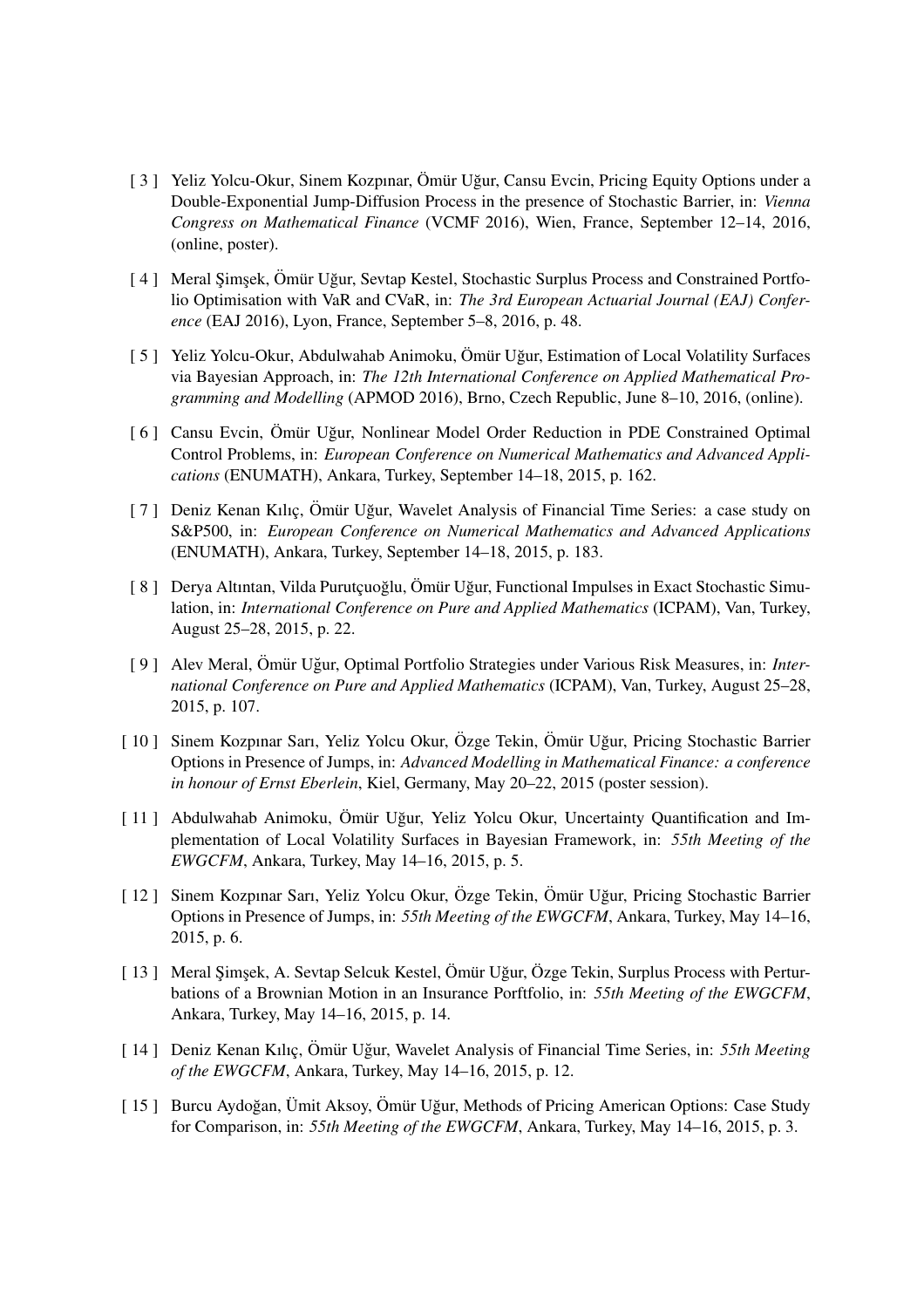- [ 16 ] Cansu Evcin, Ömür Uğur, Threshold Dynamics of Avian-Human Influenza in a Periodic Environment, in: *12th International Workshop on Dynamical Systems and Applications* (IWDSA), Atılım University, Ankara, Turkey, August 12–15, 2013.
- [ 17 ] Derya Altıntan, Ömür Uğur, Solutions of Initial and Boundary Value Problems by the Variational Iteration Method, in: *International Conference on Applied and Computational Mathematics*, Ankara, Turkey, October 3–6, 2012, p. 88.
- [ 18 ] Derya Altıntan, Ömür Uğur, Logistic Equation with Stochastic Modelling Approach, in: *International Conference on Applied and Computational Mathematics*, Ankara, Turkey, October 3–6, 2012, p. 26.
- [ 19 ] Ayşegül İşcanoğlu Çekiç, Ralf Korn, Ömür Uğur, A Pricing Formula for Constant Proportion Debt Obligations: A Laplace Transform Approach, in: *International Conference on Applied and Computational Mathematics*, Ankara, Turkey, October 3–6, 2012, p. 60.
- [ 20 ] İsmail Hakkı Gökgöz, Yeliz Yolcu Okur, Ömür Uğur, Stochastic Credit Default Swap Pricing, in: *International Conference on Applied and Computational Mathematics*, Ankara, Turkey, October 3–6, 2012, p. 53.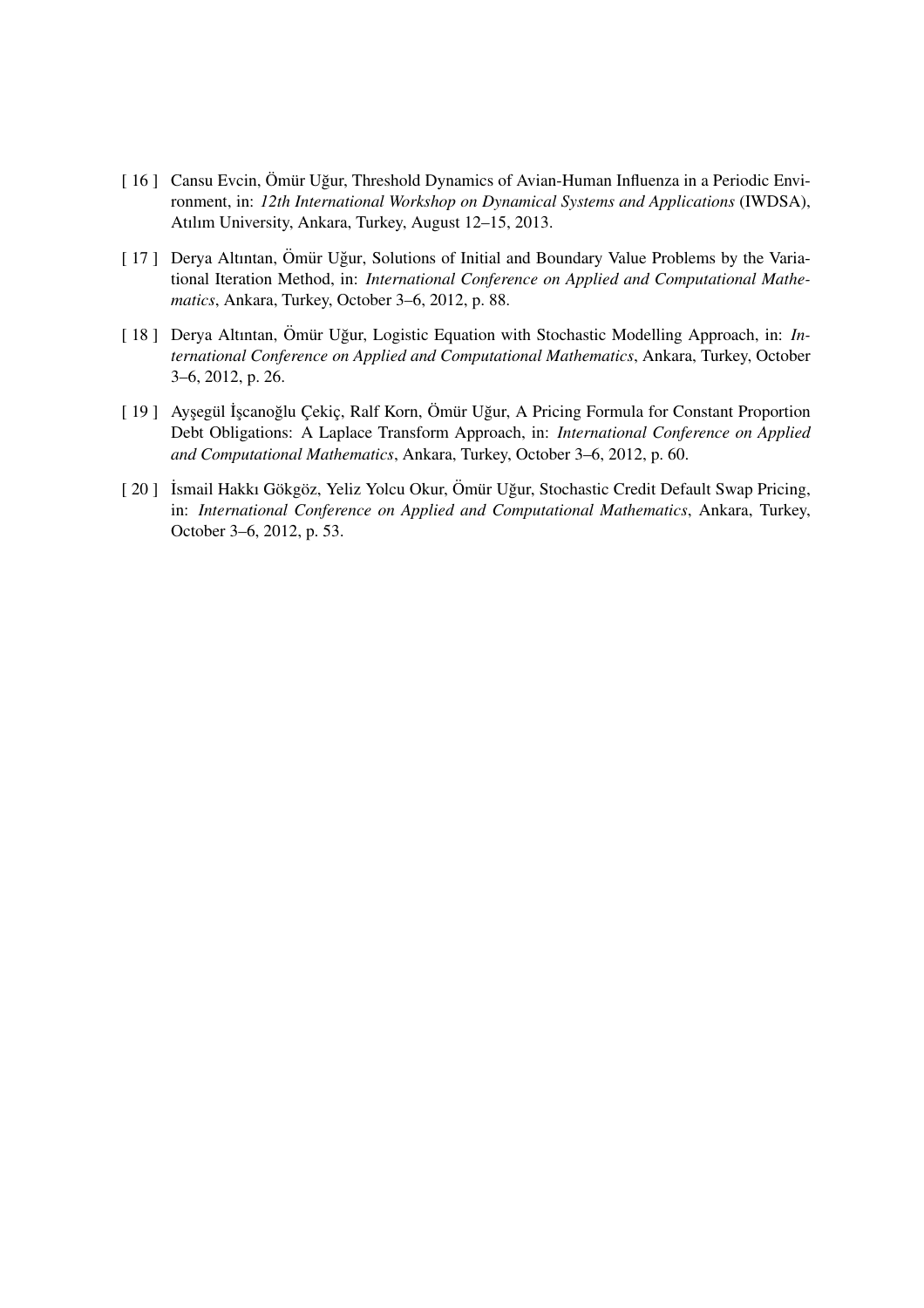# **CONFERENCES & WORKSHOPS**

#### *International*

- **EUROPEAN NUMERICAL MATHEMATICS AND ADVANCED APPLICATIONS (ENUMATH)**, Ankara, Turkey, September 14–18, 2015: *Member of Organizing Committee*.
- **INTERNATIONAL ISTANBUL FINANCE CONGRESS 2013 (IIFC2013)**, ˙Istanbul, Turkey, May 30–31, 2013: *Member of Organizing Committee, Member of Scientific Committee*.
- **MONTE CARLO METHODS IN FINANCE: BASIC METHODS AND RECENT ADVANCES**, Ankara, Turkey, April 17, 2013: *Member of Organizing Committee*.
- **CATASTROPHE INSURANCE IN TURKEY**, ˙Istanbul, Turkey, March 14, 2013: *Member of Organizing Committee, Member of Advisory Committee*.
- **INTERNATIONAL CONFERENCE ON APPLIED AND COMPUTATIONAL MATHEMATICS (ICACM)**, Ankara, Turkey, October 3–6, 2012: *Member of Organizing Committee*.
- **24TH MINI EURO CONFERENCE ON CONTINUOUS OPTIMIZATION AND INFORMATION-BASED TECHNOLOGIES IN THE FINANCIAL SECTOR, (24TH MEC EUROPT 2010)**, ˙Izmir, Turkey, June 23–26, 2010: *Member of Organizing Committee*.
- **WORKSHOP IN MEMORY OF PROFESSOR HAYRI KOREZLIO ¨ GLU ˘ : RECENT DEVELOP-MENTS IN FINANCIAL MATHEMATICS AND STOCHASTIC CALCULUS**, METU, Ankara, Turkey, April 25–26, 2008: *Member of (Local) Organizing Committee*.
- **FIRST CONFERENCE OF ADVANCED MATHEMATICAL METHODS FOR FINANCE, (AMAMEF 2006)**, Side/Antalya, Turkey, April 26–29, 2006: *Member of (Local) Organizing Committee*.
- **RISK ANALYSIS AND MANAGEMENT**, Side/Antalya, Turkey, April 23–25, 2006: *Member of (Local) Organizing Committee*.

#### *Others (National)*

- [ 1 ] **MONTE CARLO METHODS IN FINANCE: BASIC METHODS AND RECENT ADVANCES**, Ankara, Turkey, April 17, 2013: *Member of Organizing Committee*.
- [ 2 ] **CATASTROPHE INSURANCE IN TURKEY**, ˙Istanbul, Turkey, March 14, 2013: *Member of Organizing Committee, Member of Advisory Committee*.